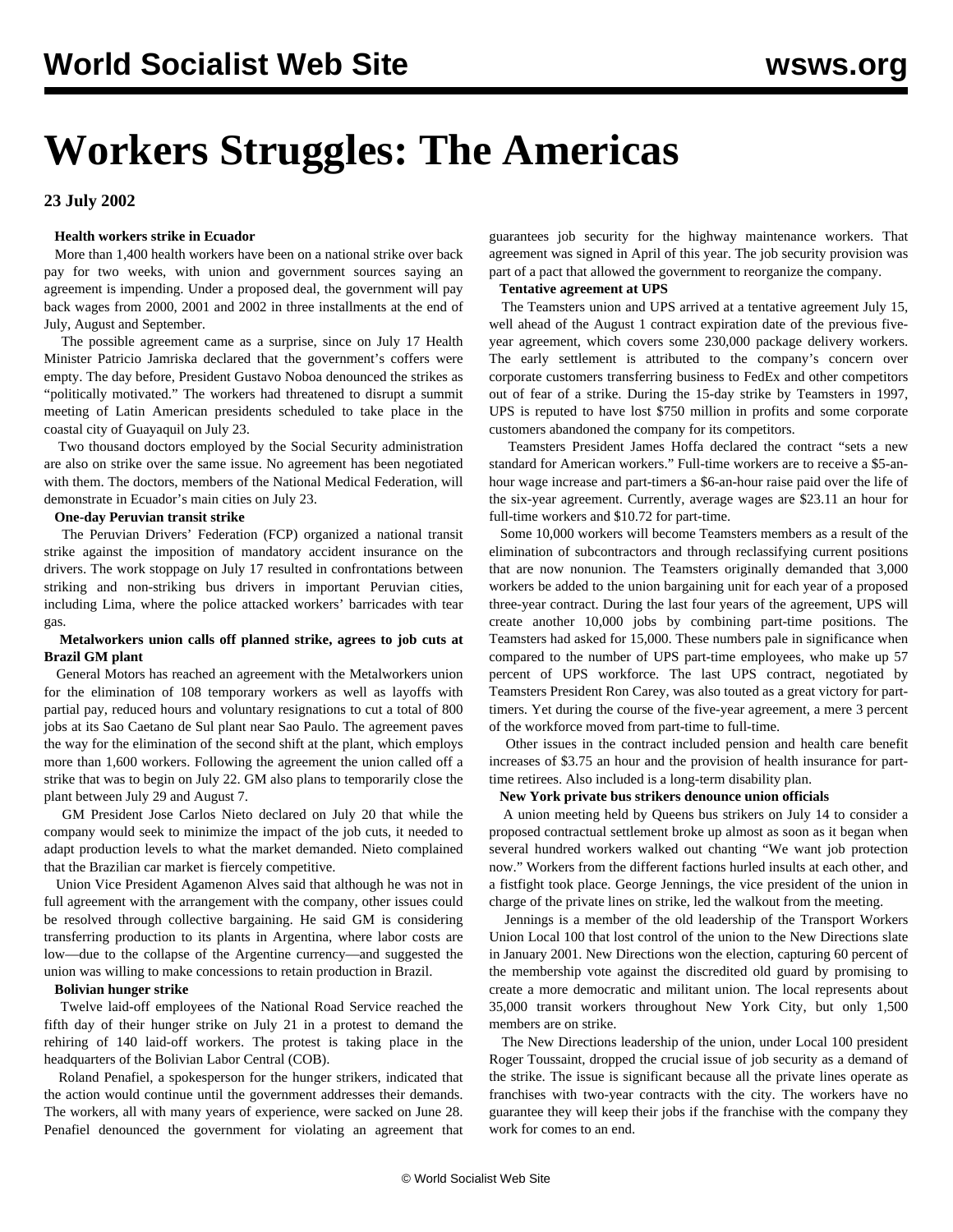It was the Queens borough president, Helen Marshall, who in order to end the walkout affecting about 115,000 commuters developed an offer that essentially demands productivity givebacks from the workers. Under her proposed settlement that the strikers met to consider, the city agreed to lend the companies \$2 million so that they can fund the original offer for health benefits. The companies would have to repay that money to the city by the end of the fiscal year with monetary savings achieved through work rule changes. The city would audit the companies to guarantee that they reduce their costs so they can pay off the loan. The city can exercise this kind of control because it financially subsidizes the private lines and controls their routes and other working conditions.

## **West Coast dock workers contract talks cover technology issues**

 Contract negotiations resumed over the weekend between the Pacific Maritime Association and the International Longshore and Warehouse Union (ILWU) after the union made a new proposal addressing technology issues raised by port management.

 The ILWU, which represents 10,500 West Coast dock workers, agreed to allow management the right to integrate computer data and information from outside sources into the port's computer system. Previously, port workers would manually reenter data from shipping databases into port computers, a time-consuming operation that corporations worldwide have sought to change in an effort to reduce labor costs and institute layoffs.

 In return, the ILWU is asking for jurisdiction over all port jobs that remain and any new jobs that will be created, including terminal control, pre-gate supervisor jobs and the work of planning ships, rails and container yards. Up until this time, the ILWU only controlled some 50 percent of these jobs. While management has said that not a single worker would lose his job as a result of a new information system, it is not clear that the ILWU made this demand concrete in their offer. The previous contract expired at the beginning of July and both sides continue to renew the old agreement on a day-by-day basis.

## **Delta Dental workers strike in California**

 Over 1,000 workers at Delta Dental, the nationwide private insurance provider, rejected the company's final contract offer and struck July 16. Workers on the picket line chanted, "Delta Dental, rich and rude, we don't like your attitude."

 Workers, located at facilities in San Francisco and near Sacramento, oppose a longer workweek without additional compensation and, in particular, language that will take away time-and-a-half pay for Saturdays. The company is offering a 9 percent pay raise in return for increasing the workweek from 37.5 hours to 40 hours. The company is also seeking to implement a Tuesday through Saturday workweek for some of its employees.

 Delta Dental is California's largest provider of dental benefits with 24 percent of the market. Despite this position it is asking for a cap of \$2,000 on annual dental benefits for workers who previously had no limits, and increased co-payments toward the plan. Workers presently earn between \$14 and \$16.70 an hour. At this stage, there are no plans for renewed talks.

#### **Whole Foods workers unionize**

 Workers at Whole Foods in Madison, Wisconsin, became the first workers to successfully organize one of the nationwide chain's 130 grocery stores. Among the issues that concerned workers were wages, benefits, fairness and respect on the job.

 Whole Foods founder and CEO John Mackey has attempted to peddle the image of a socially progressive corporation, while exploiting grocery workers in the same manner as other grocery chains.

 A United Food and Commercial Workers union press release quoted Mackey, who declared in an unguarded moment that having a union was like "having herpes. It doesn't kill you, but it's unpleasant and inconvenient and it stops a lot of people from becoming your lover."

At an employee meeting shortly before the certification vote Mackey

refused to respond to statements by workers, provoking half the workforce to get up and walk out.

#### **Conoco refinery workers reject contract**

 Refinery workers at Conoco's Westlake plant in Louisiana voted to reject the company's most recent offer, possibly opening the door to a strike by more than 500 members of the Paper, Allied-Industrial, Chemical and Energy Workers International Union (PACE).

 Union and company negotiators had agreed on most economic issues. But PACE called on workers to reject the agreement over the company's insistence on contract language over drug policy. One section gives the company the right to unilaterally alter drug policy during the life of the contract. Another section bans union members from filing grievances over company actions taken in relation to drug issues.

#### **Lockout ends at Vancouver newspapers**

 A lockout at two British Columbia daily newspapers, the *Vancouver Sun* and the *Province*, came to an end after the unions reached a contract settlement over the weekend. Neither paper had published since closing their doors on July 2.

 Nearly 1,000 members of the Communications, Energy and Paperworkers Union (CEP) voted on the proposed contract despite some union negotiators' reluctance to recommend the three-year deal. The agreement provides wage increases totaling 7 percent over the term of the contract and improvements in dental and health benefits which had been a major issue in the dispute. The union had been seeking an 8 percent raise and the company had offered 6 percent.

 Both papers are owned by CanWest Global Communications Corp., which has been losing money in recent months largely due to the heavyhanded management of the Asper family of Winnipeg. During the course of the dispute the union had sought to picket the nonunion *National Post* in Vancouver because the paper, which is also owned by the Aspers, was using nonunion columnists from the *Sun* and *Province*. CanWest owns most of the community papers in BC, as well as the largest television station in the province.

#### **Ontario Tories appoint mediator after ending Toronto strike**

 Following the passage of legislation last week to end the strike by 25,000 municipal workers, the provincial government has appointed Tim Armstrong to mediate contract talks between the city and the Canadian Union of Public Employees (CUPE), which represents city workers.

 The two sides were unable to agree a mediator to be chosen from a list of three names arrived at in an agreement worked out by the three parliamentary parties—the Tories, Liberals and New Democratic Party (NDP)—which allowed speedy passage of the back-to-work bill. As a result, the province was free to appoint its own pick from the list, a labor lawyer who is most closely aligned with the government's policies. Armstrong was a deputy minister of labor under the provincial Tory government in the 1980s.

 The strike was the largest municipal action in Canadian history, but was hampered from the outset by the tactics of the union leadership, which weakened both its scope and impact. At the final rally before CUPE officials capitulated to the back-to-work legislation, the union leadership promoted the NDP as the savior of the workers. The NDP then voted for the back-to-work legislation, saying it included a proviso enabling the union to have a say-so in the selection of a mediator. The main issue in the dispute was job security provisions, which the city and provincial governments have been seeking to eliminate in their campaign to privatize public services.

#### **Quebec hotel workers to walk out**

 Four thousand workers at 23 hotels across the province will stage a oneday walk out on July 26 amidst failing negotiations at 33 unionized hotels. There are currently 5,200 hotel workers in Quebec who are either on strike or locked out and thousands more are set to join them in the coming days. The workers are represented by various unions that are negotiating